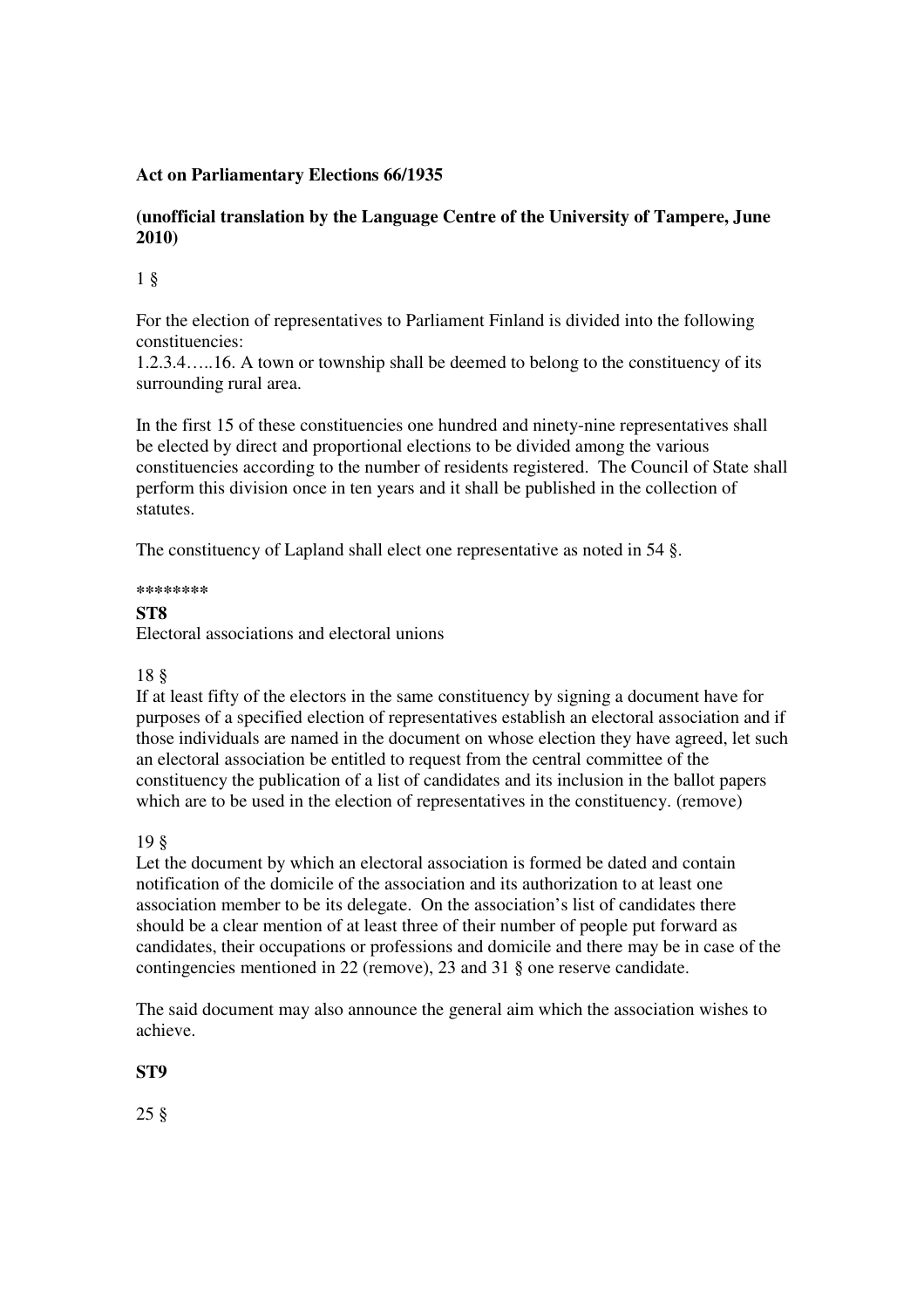Let two or more electoral associations have the right to form an electoral union. Such merging should take place such that each association issues a statement on the formation of an electoral union and makes notification of this to the central committee of the constituency not later than on the sixteenth day before the election day. Let there not be any more candidates of the electoral union than the constituency may elect as representatives.

## **ST12**

#### 45(46) §

Let every elector in the elections have the right to vote either the list of candidates on that ballot paper on which s/he is marked as having the right to vote or then one person and then be required to act as stated in 46 §.

#### 46 (47)

If an elector wishes to give his/her vote for the benefit of some list of candidates of an electoral association which has been included in the ballot paper, let him/her make a line on this list so clearly that no doubt can arise as to which list of candidates is meant. Let not the elector change the order of candidates on that list of candidates which s/he votes for, let him/her make no other change to it.

If the elector does not accept a single one of the printed lists of candidates of the ballot paper, let him/her write on the ballot paper in the space reserved for that purpose the name of that person whom s/he votes for, and let him also mark his/her profession or occupation and domicile.

Then let the elector show the ballot paper folded and closed for the election committee to stamp and let him/her place his/her ballot paper with the stamp in the ballot box.

#### **ST 13**

#### 47 (48) §

Let the elector be allowed the use of his/her right to vote (*remove*) in other electoral areas than on whose electoral role s/he is marked if s/he for that purpose gives the extract the *obtained* of the said electoral role.

If an elector belongs to another constituency let him/her be entitled to cast his/her vote for the benefit of the list of candidates of an electoral association by writing the named of its candidates on his/her ballot paper without changing their order.

When an elector from another constituency uses his/her right to vote, the name of his/her own constituency must be marked on the outside of his/her ballot paper before it is placed in the ballot box.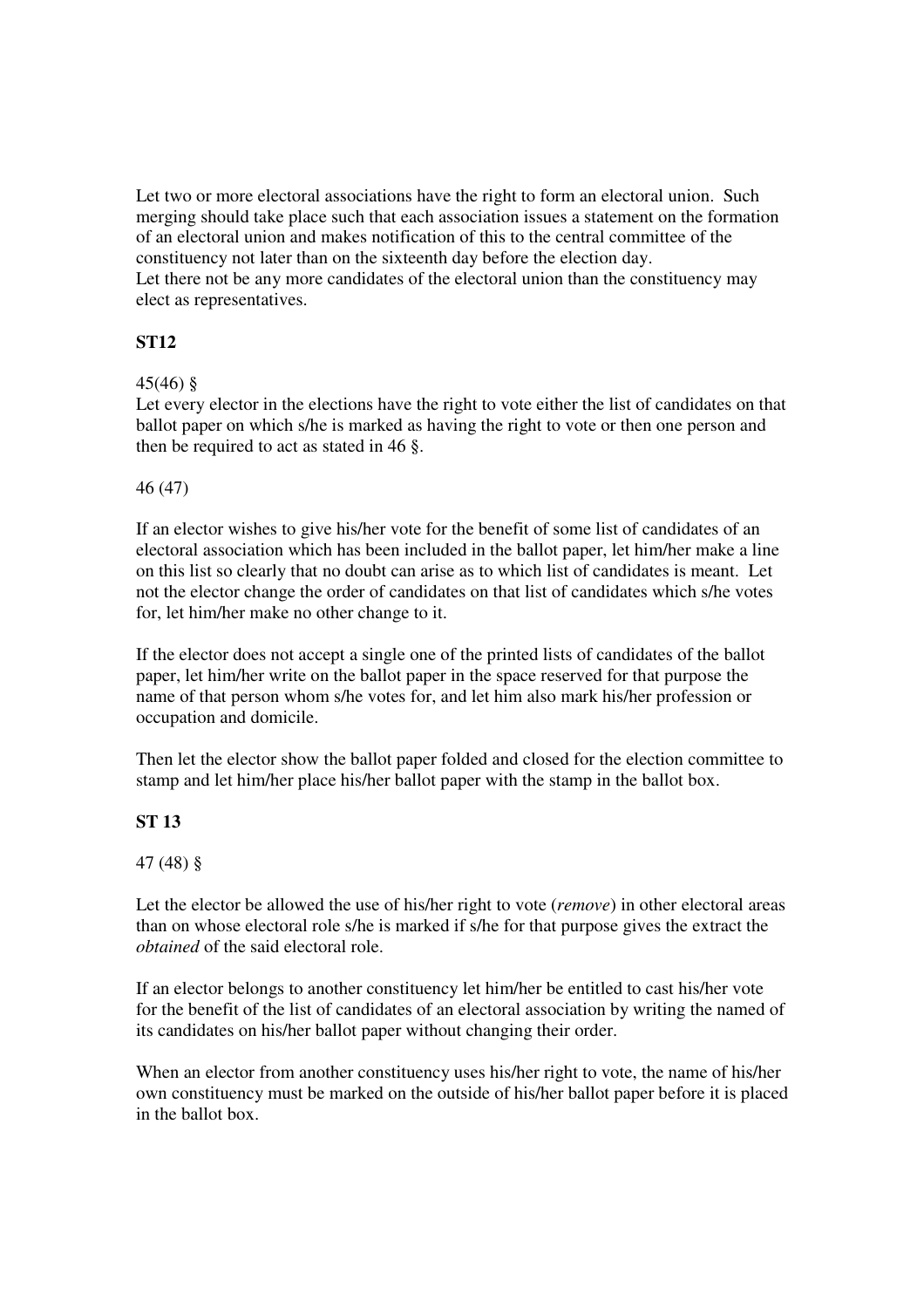#### **ST14**

6

Bases for counting votes

55 (56) §

The one whom an elector votes for in first place receives one vote in second place half a vote and in third place one third of a vote.

The votes so received by each candidate added together are his/her number of votes.

#### 56 (57) §

If one of those voted for by the elector is not eligible for election or clearly named, then such candidate's name shall be deemed null and void, but the vote of the elector shall be valid vis à vis others as if the name of the rejected candidate had never been on the list of candidates.

If an elector by marking his/her polling ticket indicates more than one list of candidates or draws a line in such a way that it is not entirely clear which list s/he meant, or makes the mark on the back of the ballot paper, or put his/her ballot paper a special mark or his/her signature or made a change in the list of candidates marked or *elsewhere than the Lapland constituency* used something other than the ballot paper obtained from the election committee, or if it is found that the ballot paper has not been stamped let such ballot paper be null and void.

If an elector on his/her ballot paper in the space reserved for that purpose writes more than one name let it be taken that s/he has voted only for the person whose name the elector first wrote unless in the case referred to in 47 § 2 s/he has voted a list of candidates announced in some other constituency.

#### 57 (28) §

Ballot papers given for the benefit of the same electoral association's list of candidates will be considered to be one simple block of votes.

Likewise those ballot papers which according to 46  $\S$  2 have voted for the same person as one simple block of votes.

58 (59) §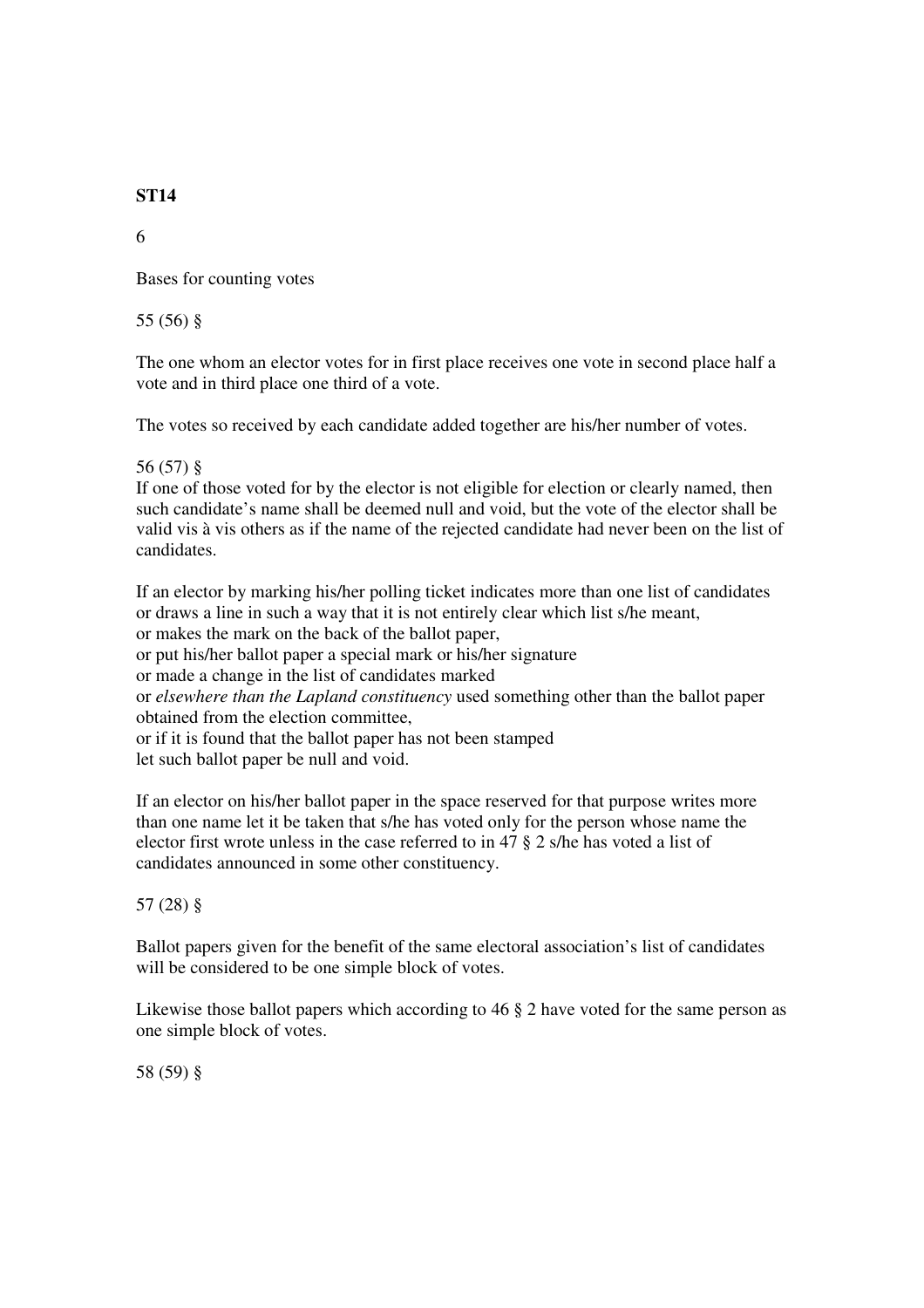The candidates of the same simple block of votes take priority over each other according to the number of votes received by each block of votes as in 55 § above, and they shall be deemed to be in that order in all electors' setups in the group.

Thus the candidate of each simple block of votes will be given in order to establish priority a comparative figure between his/her and the candidates of other blocks of votes which for the first candidate of the block of votes is the same as the total number of ballot papers, for the second half and for the third one third thereof.

# **ST 15**

59 (60) §

Those simple blocks of votes which belong to the same electoral union constitute a combined block of votes in which their candidates take priority over each other as above according to their comparative numbers obtained by each of them according to 58 § 2. If some candidate is common to two or more of these simple blocks of votes, the total number of his/her comparative number indicates his/her ranking.

In the order mentioned candidates of combined blocks of votes will be given new comparative numbers such that the first candidate will receive as his/her comparative figure the entire number of the ballot papers of the block of votes, the second half and the third one third, the fourth a quarter and so on.

 $(61 \&)$ Remove

60 § (new).

If someone in a case other than mentioned in 50 above is a joint candidate in two or more blocks of votes, simple or combined, let the total number of his/her comparative numbers be his/her final ranking.

61 § (new)

Let not the comparative number obtained by counting by 60 § above be greater than the number which a candidate would have had if all the blocks of votes so referred to had been combined in a block of votes.

64 §

Then when the ballot papers of each electoral area have been counted and arranged and the votes cast in them counted together as in 63 § above, all the ballot papers belonging to the same group of votes from different constituencies should be collected together and the votes of the candidates of each block of votes added together.